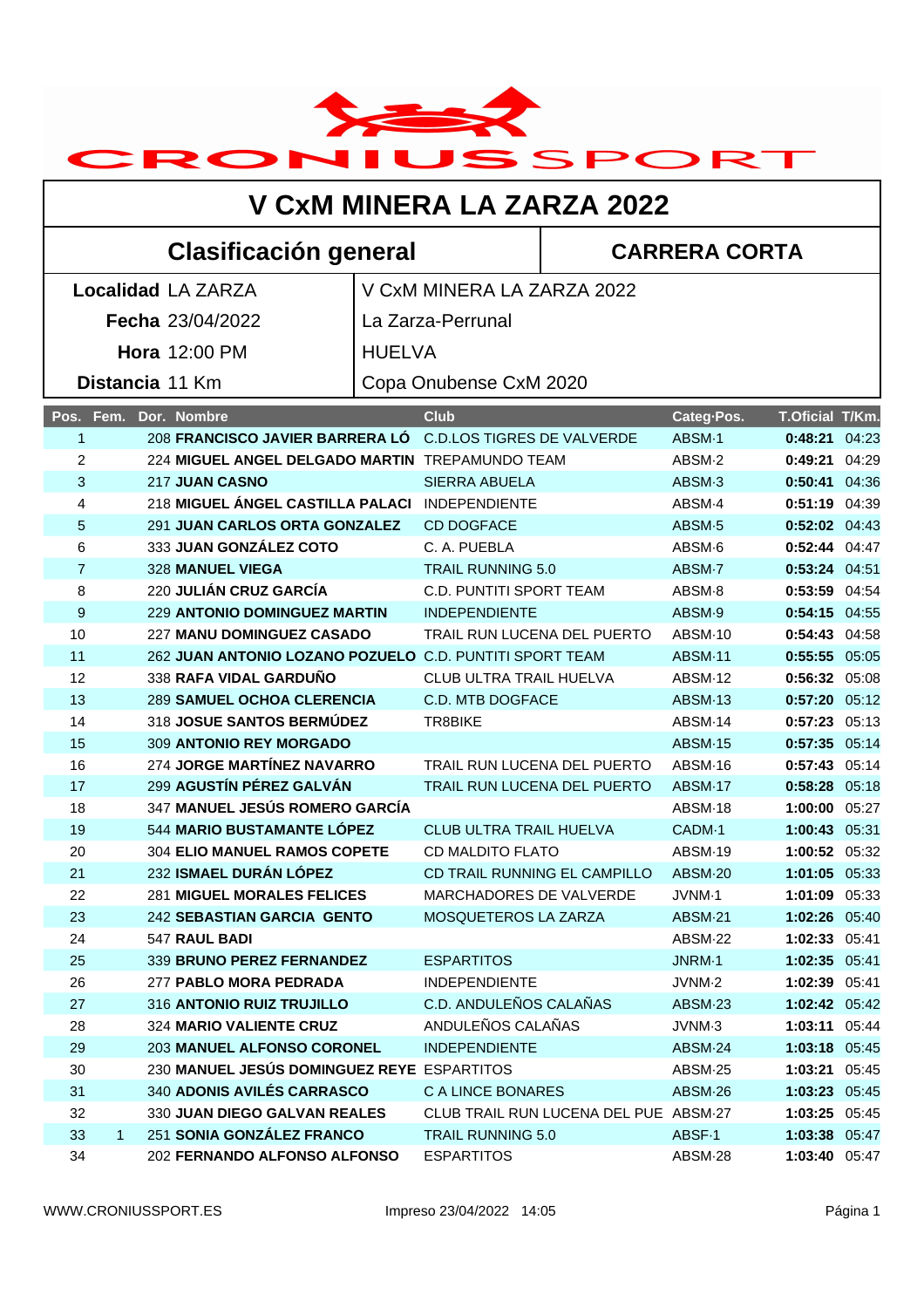| Pos. Fem. |             | Dor. Nombre                                                  | <b>Club</b>                            | Categ-Pos. | T.Oficial T/Km. |  |
|-----------|-------------|--------------------------------------------------------------|----------------------------------------|------------|-----------------|--|
| 35        |             | 548 CARLOS JAVIER CARRASCO SERR                              |                                        | ABSM-29    | 1:03:55 05:48   |  |
| 36        | 2           | 311 GLORIA RODRÍGUEZ RAMÍREZ                                 | FUNCIONAL FITNESS HUELVA               | ABSF-2     | 1:04:09 05:49   |  |
| 37        |             | 322 JOSÉ MANUEL SIRVENT POMARES FUERTE Y FLOJO ISLA CRISTINA |                                        | ABSM-30    | 1:04:36 05:52   |  |
| 38        |             | 315 JOSÉ MANUEL RUIZ CAZORLA                                 | <b>INDEPENDIENTE</b>                   | ABSM-31    | 1:04:46 05:53   |  |
| 39        |             | 245 SEBASTIÁN GARCÍA MARTÍN                                  | <b>INDEPENDIENTE</b>                   | ABSM-32    | 1:04:59 05:54   |  |
| 40        |             | 294 EMILIO PEDRERO COLLADO                                   | <b>INDEPENDIENTE</b>                   | ABSM-33    | 1:06:23 06:02   |  |
| 41        |             | 326 JOSE VAZQUEZ ZDRADA                                      | <b>ESPARTITOS</b>                      | JVNM-4     | 1:06:31 06:02   |  |
| 42        |             | <b>244 JUSTO ANTONIO GARCÍA FERNAN</b>                       | CD TRAIL RUNNING EL CAMPILLO           | ABSM-34    | 1:06:35 06:03   |  |
| 43        |             | 237 FRANCISCO FERNÁNDEZ GARCÍA                               | ANDULEÑOS CALAÑAS                      | ABSM-35    | 1:06:58 06:05   |  |
| 44        |             | 253 APOLO GUERRA FLORES                                      | CD RUNNERS NERVA                       | ABSM-36    | 1:07:34 06:08   |  |
| 45        |             | 301 ANTONIO PINO GUTIERREZ                                   | ZANCAJAZO                              | ABSM-37    | 1:09:14 06:17   |  |
| 46        |             | 321 JOSÉ MANUEL SERRANO RAMÍREZ CA BEAS                      |                                        | ABSM-38    | 1:09:15 06:17   |  |
| 47        |             | 549 FRANCISCO VALENTIN MONTES C                              |                                        | ABSM-39    | 1:09:59 06:21   |  |
| 48        | 3           | 342 ISABEL MARIA MARTIN GIL                                  | CLUB ULTRA TRAIL HUELVA                | ABSF-3     | 1:10:04 06:22   |  |
| 49        |             | 343 JORGE SALAZAR BATISTA                                    |                                        | ABSM-40    | 1:10:07 06:22   |  |
| 50        | 4           | 256 CRISTINA JOAQUÍN MARQUEZ                                 | <b>CLUB RUNING MOJILANDIA</b>          | ABSF-4     | 1:10:10 06:22   |  |
| 51        |             | 292 OSCAR ORTIZ NAVARRO                                      | <b>CLUB RUNING MOJILANDIA</b>          | ABSM-41    | 1:10:13 06:23   |  |
| 52        |             | <b>260 GUSTAVO LOPEZ MARTIN</b>                              | CD MULTIDEPORTE HUELVA                 | ABSM-42    | 1:10:18 06:23   |  |
| 53        |             | 213 ANTONIO FERNANDO BRIOSO LOP C.D. PUNTITI SPORT TEAM      |                                        | ABSM-43    | 1:10:24 06:24   |  |
| 54        |             | 226 JUAN CRISTOBAL DOMÍNGUEZ CA ESPARTITOS                   |                                        | ABSM-44    | 1:10:44 06:25   |  |
| 55        |             | 285 DIEGO MORO RUIZ                                          | TRAIL RUN LUCENA DEL PUERTO            | ABSM-45    | 1:10:52 06:26   |  |
| 56        |             | 341 SERGIO JIMÉNEZ PÉREZ                                     | CA LINCE BONARES                       | ABSM-46    | 1:10:56 06:26   |  |
| 57        | 5           | 298 RAQUEL PÉREZ FRANCO                                      | FUERTE Y FLOJO ISLA CRISTINA           | ABSF-5     | 1:12:18 06:34   |  |
| 58        |             | <b>258 JOSE CARLOS LEON MORALES</b>                          | MOSQUETEROS LA ZARZA                   | ABSM-47    | 1:12:31 06:35   |  |
| 59        |             | 221 ANDRÉS CUMBRERAS PULIDO                                  | HUELVA MULTIDEPORTE                    | CADM-2     | 1:12:42 06:36   |  |
| 60        |             | 248 JUAN MANUEL GÓMEZ CASTILLO                               | CD MULTIDEPORTE HUELVA                 | ABSM-48    | 1:13:05 06:38   |  |
| 61        |             | 225 DANIEL JOSÉ DOMÍNGUEZ CABEZ                              | <b>ESPARTITOS</b>                      | ABSM-49    | 1:13:07 06:38   |  |
| 62        | 6           | 286 ANA MORÓN SUÁREZ                                         | <b>INDEPENDIENTE</b>                   | ABSF-6     | 1:13:14 06:39   |  |
| 63        |             | 268 JOSE MARI MARQUEZ PLUMA                                  | CLUB MOSQUETERO LA ZARZA               | ABSM-50    | 1:13:19 06:39   |  |
| 64        |             | 300 EDUARDO PÉREZ RODRÍGUEZ                                  | C. TRAIL-RUN FISIOFORTEM MOGU ABSM-51  |            | 1:13:32 06:41   |  |
| 65        | $7^{\circ}$ | <b>284 MERCEDES MORO GALVAN</b>                              | TRAIL RUN LUCENA DEL PUERTO            | ABSF-7     | 1:13:36 06:41   |  |
| 66        |             | 270 MARIO MARTIN                                             | <b>C.A.CONISTORSIS</b>                 | ABSM-52    | 1:13:39 06:41   |  |
| 67        |             | 332 JUAN CARLOS DE LA ROSA FERRE INDEPENDIENTE               |                                        | ABSM-53    | 1:13:50 06:42   |  |
| 68        |             | 287 LUIS MORÓN SUÁREZ                                        | <b>INDEPENDIENTE</b>                   | ABSM-54    | 1:13:54 06:43   |  |
| 69        |             | <b>30 DANIEL FERNÁNDEZ MORA</b>                              | C.D. TRAIL RUNNING EL CAMPILLO ABSM-55 |            | 1:14:08 06:44   |  |
| 70        |             | 306 ANDRÉS REINOSO GARCÍA                                    | <b>INDEPENDIENTE</b>                   | ABSM-56    | 1:14:39 06:47   |  |
| 71        | 8           | 279 ISABEL MORA VALLELLANO                                   |                                        | ABSF-8     | 1:14:48 06:48   |  |
| 72        |             | 254 MANUEL AUGUSTO HIDALGO PER ANDULEÑOS CALAÑAS             |                                        | ABSM-57    | 1:14:57 06:48   |  |
| 73        |             | 216 JOSE MARIA CARRASCO DE OSES TRAMONTANA TRAIL RUNNING     |                                        | ABSM-58    | 1:14:59 06:49   |  |
| 74        |             | 212 JUAN CARLOS BOTELLO CHAMOR INDEPENDIENTE                 |                                        | ABSM-59    | 1:15:03 06:49   |  |
| 75        |             | 323 MARIANO T                                                | <b>C.D. PUNTITI SPORT TEAM</b>         | ABSM-60    | 1:15:05 06:49   |  |
| 76        |             | 207 JUAN JOSE BARRERA GARCIA                                 | ANDULEÑOS CALAÑAS                      | ABSM-61    | 1:16:38 06:58   |  |
| 77        | 9           | 228 AMELIA DOMÍNGUEZ CORRALEJO                               | PIRATA TEAM                            | ABSF-9     | 1:16:54 06:59   |  |
| 78        |             | 264 ISABELINO MACHO SANCHA                                   | MOSQUETEROS LA ZARZA                   | ABSM-62    | 1:17:32 07:02   |  |
| 79        | 10          | 335 ROCÍO DE LA CINTA MARTÍN LOZA INDEPENDIENTE              |                                        | ABSF-10    | 1:17:48 07:04   |  |
| 80        |             | 334 ADOLFO ZARANDIETA GARCÍA                                 |                                        | ABSM-63    | 1:17:51 07:04   |  |
| 81        |             | 235 ILDEFONSO ESCOBAR PEÑA                                   | <b>INDEPENDIENTE</b>                   | ABSM-64    | 1:18:05 07:05   |  |
| 82        | 11          | <b>280 SARAY MORALES DOMINGUEZ</b>                           |                                        | ABSF-11    | 1:18:45 07:09   |  |
| 83        |             | 295 MANUEL PEÑA CRUZ                                         |                                        | ABSM-65    | 1:18:48 07:09   |  |